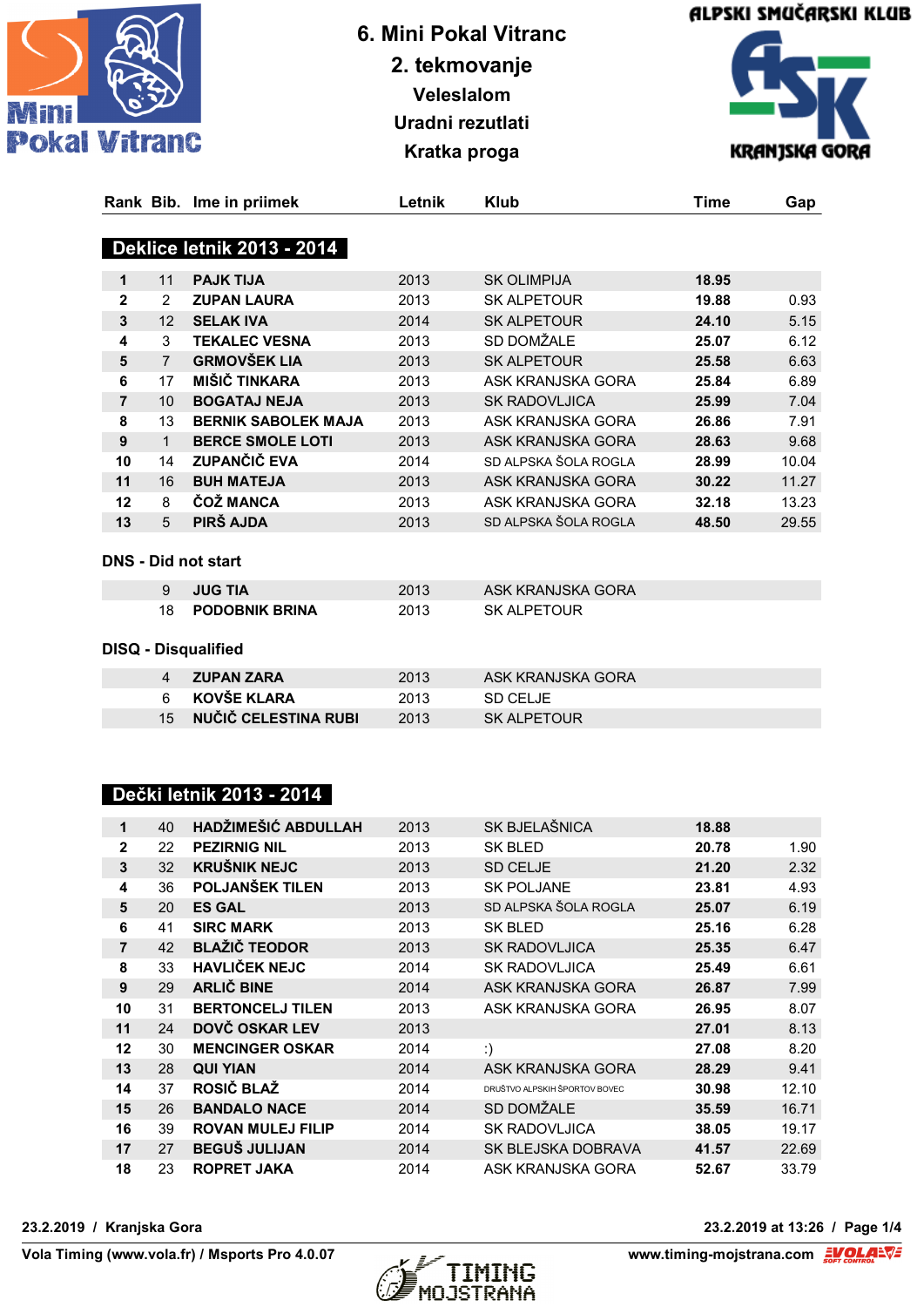| 论和 | <b>Pokal Vitranc</b>       |                          | 6. Mini Pokal Vitranc<br>2. tekmovanje<br><b>Veleslalom</b><br>Uradni rezutlati<br>Kratka proga |                   | ALPSKI SMUČARSKI KLUB |                      |
|----|----------------------------|--------------------------|-------------------------------------------------------------------------------------------------|-------------------|-----------------------|----------------------|
|    |                            | Rank Bib. Ime in priimek | Letnik                                                                                          | <b>Klub</b>       | Time                  | KRANISKA GORA<br>Gap |
|    | <b>DISQ - Disqualified</b> |                          |                                                                                                 |                   |                       |                      |
|    | 21                         | <b>GMAJNAR BART</b>      | 2013                                                                                            | SK BLED           |                       |                      |
|    | 25                         | <b>PODREKAR MIHA</b>     | 2014                                                                                            | ASK KRANJSKA GORA |                       |                      |
|    | 34                         | <b>KOVAČ TADEJ</b>       | 2013                                                                                            | ASK KRANJSKA GORA |                       |                      |
|    | 35                         | <b>BREZNIK MARK</b>      | 2014                                                                                            | ASK KRANJSKA GORA |                       |                      |
|    | 38                         | <b>KOMAR GREGOR</b>      | 2014                                                                                            | ASK KRANJSKA GORA |                       |                      |

## **Deklice letnik 2011 - 2012**

| 1                | 83 | <b>STROJ SKUBIC ZOJA</b> | 2011 | <b>SK RADOVLJICA</b>          | 17.49 |       |
|------------------|----|--------------------------|------|-------------------------------|-------|-------|
| $\overline{2}$   | 69 | PREŠERN ALJA             | 2011 | <b>SK RADOVLJICA</b>          | 17.70 | 0.21  |
| $\mathbf{3}$     | 70 | <b>BERGANT NUŠA</b>      | 2011 | <b>SK ALPETOUR</b>            | 18.32 | 0.83  |
| 4                | 65 | <b>GMAJNAR NANA</b>      | 2011 | <b>SK BLED</b>                | 18.64 | 1.15  |
| $5\phantom{1}$   | 81 | ŠPAROVEC AJDA            | 2011 | <b>SK RADOVLJICA</b>          | 18.85 | 1.36  |
| $\bf 6$          | 62 | <b>BONUTTI GIULIA</b>    | 2011 | <b>BACHMANN SPORT COLLEGE</b> | 19.02 | 1.53  |
| $\overline{7}$   | 50 | <b>BOHINEC EVA</b>       | 2011 | <b>SK ALPETOUR</b>            | 19.08 | 1.59  |
| 8                | 78 | <b>KOBLAR EVA</b>        | 2011 | <b>SK ALPETOUR</b>            | 19.12 | 1.63  |
| $\boldsymbol{9}$ | 61 | <b>ALBANO NOA</b>        | 2011 | <b>BACHMANN SPORT COLLEGE</b> | 19.19 | 1.70  |
| 10               | 76 | POTOČNIK STELLA          | 2012 | <b>SK RADOVLJICA</b>          | 19.20 | 1.71  |
| 11               | 79 | POLJANŠEK LOTI           | 2011 | <b>SK POLJANE</b>             | 19.52 | 2.03  |
| 12               | 66 | <b>DRMOTA BRINA</b>      | 2011 | <b>SK POLJANE</b>             | 19.53 | 2.04  |
| 13               | 80 | <b>STROJ SKUBIC ZALA</b> | 2012 | <b>SK RADOVLJICA</b>          | 19.75 | 2.26  |
| 14               | 75 | PIRŠ LINA                | 2011 | SD ALPSKA ŠOLA ROGLA          | 19.85 | 2.36  |
| 15               | 63 | <b>HAFNER EMA</b>        | 2011 | <b>SK RADOVLJICA</b>          | 20.29 | 2.80  |
| 16               | 51 | <b>KUDER MILA</b>        | 2011 | SD ALPSKA ŠOLA ROGLA          | 20.61 | 3.12  |
| 17               | 74 | <b>KRAŠNA ANA</b>        | 2012 | <b>SK ALPETOUR</b>            | 21.01 | 3.52  |
| 18               | 85 | <b>VIDMAR VITA</b>       | 2011 | SD ALPSKA ŠOLA ROGLA          | 21.23 | 3.74  |
| 19               | 48 | POTOČNIK MARIJA          | 2012 | <b>SK ALPETOUR</b>            | 21.31 | 3.82  |
| 20               | 77 | <b>KRAŠNA LEA</b>        | 2012 | <b>SK ALPETOUR</b>            | 21.52 | 4.03  |
| 21               | 60 | SOKLIČ MANCA             | 2012 | <b>SK BLED</b>                | 21.66 | 4.17  |
| 22               | 68 | <b>BANDALO NEJA</b>      | 2012 | SD DOMŽALE                    | 21.75 | 4.26  |
| 23               | 64 | <b>FEČUR LANA</b>        | 2012 |                               | 22.23 | 4.74  |
| 24               | 82 | <b>VOLF MAJA</b>         | 2012 | SD DOMŽALE                    | 22.34 | 4.85  |
| 25               | 54 | <b>BRESSAN LUDOVICA</b>  | 2012 | <b>BACHMANN SPORT COLLEGE</b> | 22.53 | 5.04  |
| 26               | 45 | <b>KNIFIC KAJA</b>       | 2012 |                               | 22.93 | 5.44  |
| 27               | 57 | <b>RANT KLARA</b>        | 2012 | <b>SK ALPETOUR</b>            | 23.00 | 5.51  |
| 28               | 72 | <b>ZALOŽNIK EMA</b>      | 2012 | SD ALPSKA ŠOLA ROGLA          | 24.48 | 6.99  |
| 29               | 52 | <b>SIRC ZOJA</b>         | 2012 | <b>SK BLED</b>                | 24.81 | 7.32  |
| 30               | 67 | <b>DOLENC ELA</b>        | 2011 | SD CELJE                      | 25.45 | 7.96  |
| 31               | 84 | <b>STREL IZABELA</b>     | 2012 | <b>SK POLJANE</b>             | 25.56 | 8.07  |
| 32               | 56 | <b>KRANJEC AJDA</b>      | 2011 | <b>SK BLED</b>                | 25.74 | 8.25  |
| 33               | 58 | ŠUŠTAR FINŽGAR BRINA     | 2012 | SD DOMŽALE                    | 26.16 | 8.67  |
| 34               | 47 | <b>KUČAN MANCA</b>       | 2011 | <b>SK RADOVLJICA</b>          | 27.19 | 9.70  |
| 35               | 55 | <b>FERLUGA GIADA</b>     | 2012 | BACHMANN SPORT COLLEGE        | 27.72 | 10.23 |
| 36               | 49 | <b>KALAMAR INA</b>       | 2011 | ASK KRANJSKA GORA             | 31.19 | 13.70 |

#### **DNS - Did not start**

**OSOLNIK IVANA** 2012 SK ALPETOUR



**23.2.2019 / Kranjska Gora 23.2.2019 at 13:26 / Page 2/4**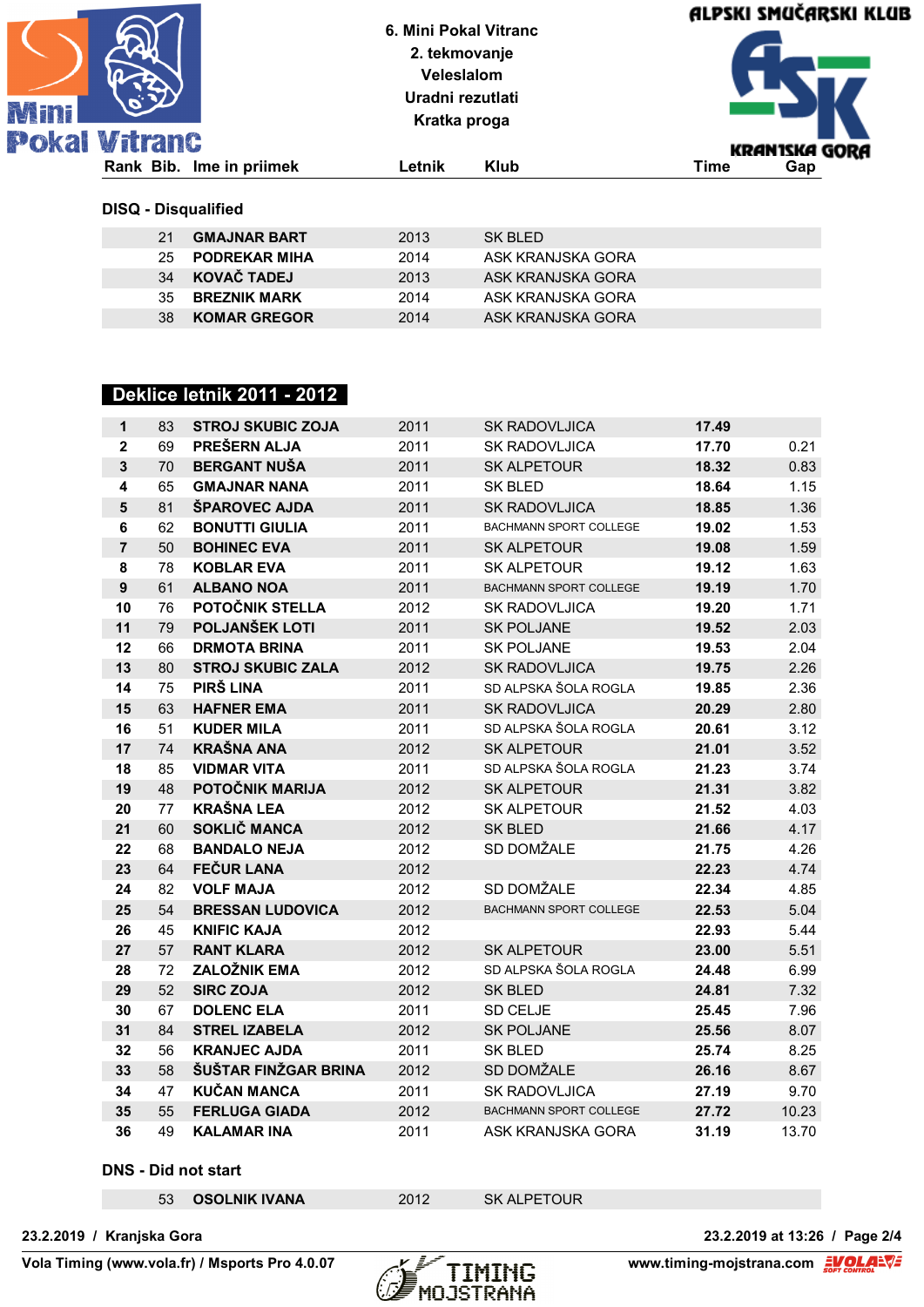| <b>TAIN</b> |              |
|-------------|--------------|
|             | okal Vitranc |
|             |              |

**Kratka proga**



#### **DISQ - Disqualified**

| 46 | KONDIĆ EVA       | 2012 | SK ALPETOUR          |
|----|------------------|------|----------------------|
|    | 59 SUMER LARA    | 2011 | SD CFLJF             |
|    | 71 TACIGA LIA    | 2012 | SD ALPSKA ŠOLA ROGLA |
|    | 73 ŠKORJANEC MIA | 2012 | SD CFLIF             |

## **Dečki letnik 2011 - 2012**

| $\mathbf{1}$            | 132 | <b>KOTNIK ANDRAZ</b>           | 2011 | ASK FUŽINAR                   | 16.82 |       |
|-------------------------|-----|--------------------------------|------|-------------------------------|-------|-------|
| $\overline{\mathbf{2}}$ | 114 | <b>OSOLNIK MATEJ</b>           | 2011 | <b>SK ALPETOUR</b>            | 17.74 | 0.92  |
| $\overline{2}$          | 93  | <b>LENIČ ŽAN</b>               | 2011 | SK ZAGORJE                    | 17.74 | 0.92  |
| 4                       | 98  | ČOP JOŠT                       | 2011 | SD TRBOVLJE                   | 17.82 | 1.00  |
| 5                       | 136 | <b>ZUPAN LUKA</b>              | 2011 | <b>SK ALPETOUR</b>            | 18.54 | 1.72  |
| 6                       | 124 | <b>JOVANOVIĆ ALEKSANDAR</b>    | 2011 | <b>SD NOVINAR</b>             | 18.76 | 1.94  |
| $\overline{7}$          | 111 | <b>JERIČ LAN</b>               | 2011 | SD ALPSKA ŠOLA ROGLA          | 18.81 | 1.99  |
| 8                       | 95  | <b>KALAN ROŽLE</b>             | 2012 | <b>SK DOMEL</b>               | 18.95 | 2.13  |
| 9                       | 92  | <b>BRAČUN RENE</b>             | 2012 | SD ALPSKA ŠOLA ROGLA          | 19.01 | 2.19  |
| 10                      | 137 | <b>GOLOB LUKA</b>              | 2011 | SD KRKA ROG                   | 19.16 | 2.34  |
| 11                      | 107 | <b>BERNIK SABOLEK JAN</b>      | 2011 | ASK KRANJSKA GORA             | 19.30 | 2.48  |
| 12                      | 102 | <b>MERTELJ TIM</b>             | 2011 | ASK KRANJSKA GORA             | 19.55 | 2.73  |
| 13                      | 139 | <b>MARGUC MAKS</b>             | 2012 | <b>SD CELJE</b>               | 19.98 | 3.16  |
| 13                      | 103 | <b>MOROLDO JACOPO</b>          | 2012 | <b>BACHMANN SPORT COLLEGE</b> | 19.98 | 3.16  |
| 15                      | 96  | RADIČ STRAŽIŠAR ANDREJ         | 2011 | <b>SK RADOVLJICA</b>          | 20.22 | 3.40  |
| 16                      | 110 | <b>SIFTAR ZAL</b>              | 2011 | SD ALPSKA ŠOLA ROGLA          | 20.26 | 3.44  |
| 17                      | 126 | <b>KLUKOVIČ LAN</b>            | 2011 | ASK KRANJSKA GORA             | 20.72 | 3.90  |
| 18                      | 112 | ŠOŠTARKO JURE                  | 2012 | <b>SK ALPETOUR</b>            | 21.02 | 4.20  |
| 19                      | 134 | <b>CUNDER ALJAŽ</b>            | 2011 | SD DOMŽALE                    | 21.18 | 4.36  |
| 20                      | 113 | <b>BARUCA COEN</b>             | 2011 | DRUŠTVO ALPSKIH ŠPORTOV BOVEC | 21.60 | 4.78  |
| 21                      | 122 | <b>ČRV URBAN</b>               | 2012 | ASK KRANJSKA GORA             | 22.40 | 5.58  |
| 22                      | 127 | <b>SPASEVSKI MARCEL</b>        | 2011 | <b>SK BLED</b>                | 22.74 | 5.92  |
| 23                      | 109 | <b>KLEMBAS RODGER MIK</b>      | 2012 | ASK KRANJSKA GORA             | 22.82 | 6.00  |
| 24                      | 106 | <b>NOVAK NIK</b>               | 2011 | SD ALPSKA ŠOLA ROGLA          | 22.85 | 6.03  |
| 25                      | 128 | <b>KORENJAK JUŠ</b>            | 2012 | SD ALPSKA ŠOLA ROGLA          | 22.97 | 6.15  |
| 26                      | 125 | <b>ARLIČ SAMO</b>              | 2011 | ASK KRANJSKA GORA             | 23.12 | 6.30  |
| 27                      | 99  | <b>BOHINC ŽIGA</b>             | 2012 | <b>SK ALPETOUR</b>            | 23.24 | 6.42  |
| 28                      | 118 | <b>LESKOVAR TRATNIK MATIJA</b> | 2011 | DRUŠTVO ALPSKIH ŠPORTOV BOVEC | 23.42 | 6.60  |
| 29                      | 116 | POLIČNIK LUKA                  | 2011 | SD DOMŽALE                    | 23.58 | 6.76  |
| 30                      | 135 | <b>BREČKO ANDREJ JERNEJ</b>    | 2011 | ASK KRANJSKA GORA             | 23.59 | 6.77  |
| 31                      | 130 | DI BARTOLOMEI FRANCESCO        | 2012 | <b>BACHMANN SPORT COLLEGE</b> | 23.65 | 6.83  |
| 32                      | 108 | <b>KRANJC DAVID</b>            | 2012 | ASK KRANJSKA GORA             | 24.15 | 7.33  |
| 33                      | 94  | <b>KAVS ŽIGA</b>               | 2012 | DRUŠTVO ALPSKIH ŠPORTOV BOVEC | 24.66 | 7.84  |
| 34                      | 100 | ŠPORN ROK                      | 2012 | ASK KRANJSKA GORA             | 25.16 | 8.34  |
| 35                      | 129 | <b>MALI BINE</b>               | 2012 | <b>SK ALPETOUR</b>            | 25.28 | 8.46  |
| 36                      | 119 | <b>ROSIČ NIK</b>               | 2012 | DRUŠTVO ALPSKIH ŠPORTOV BOVEC | 25.34 | 8.52  |
| 37                      | 90  | <b>OVNIK ALJAŽ</b>             | 2012 | SD DOMŽALE                    | 26.00 | 9.18  |
| 38                      | 138 | <b>FENKO TIMOTEJ</b>           | 2011 | DRUŠTVO ALPSKIH ŠPORTOV BOVEC | 26.05 | 9.23  |
| 39                      | 121 | <b>ERŽEN MAKS</b>              | 2012 | SK BLED                       | 26.57 | 9.75  |
| 40                      | 105 | <b>KLEMBAS RODGER MARK</b>     | 2012 | ASK KRANJSKA GORA             | 27.89 | 11.07 |



**23.2.2019 / Kranjska Gora 23.2.2019 at 13:27 / Page 3/4**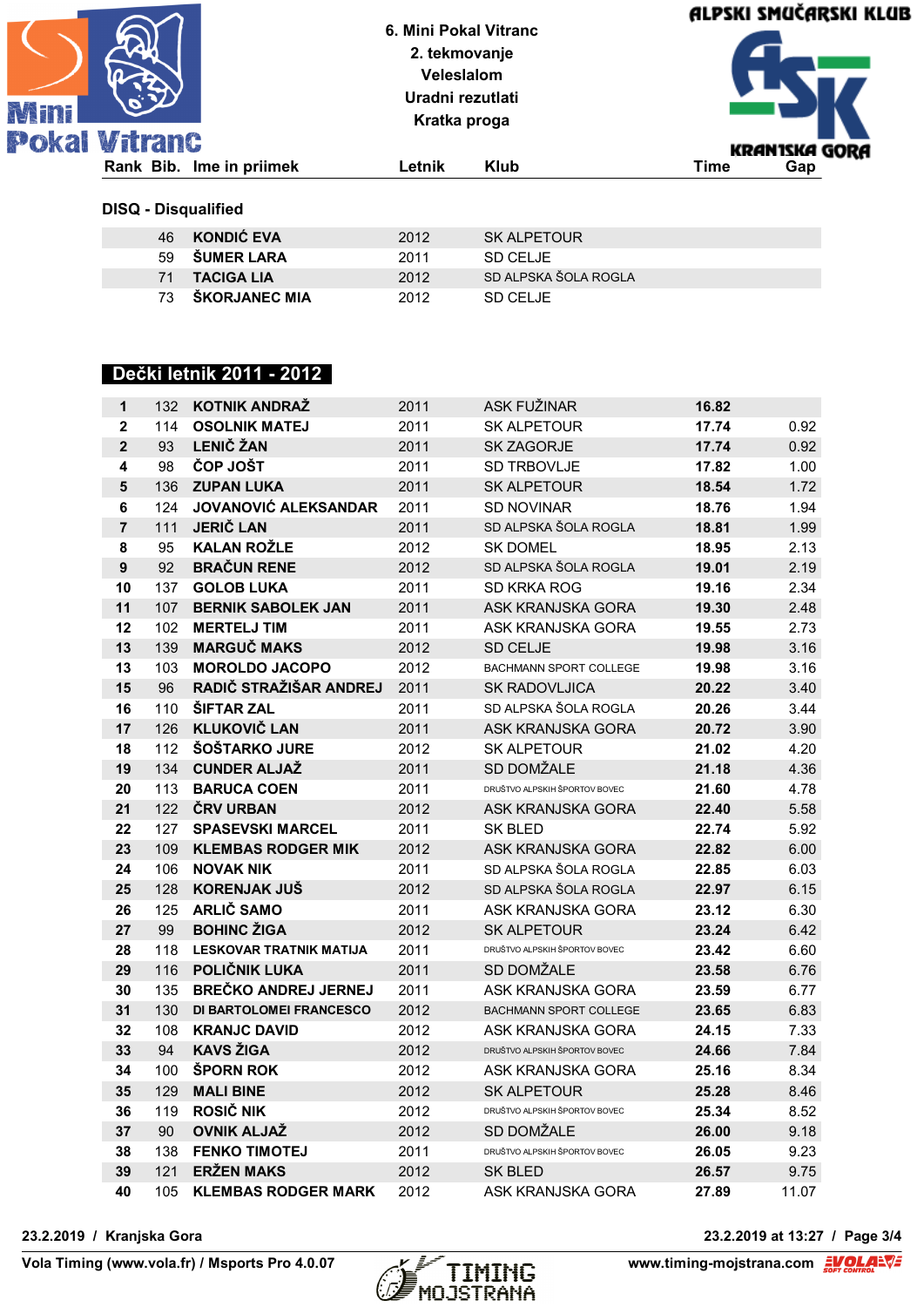|                      |    |     | 6. Mini Pokal Vitranc<br>2. tekmovanje<br>Veleslalom<br>Uradni rezutlati<br>Kratka proga |        |                               | ALPSKI SMUČARSKI KLUB |               |
|----------------------|----|-----|------------------------------------------------------------------------------------------|--------|-------------------------------|-----------------------|---------------|
| <b>Pokal Vitranc</b> |    |     |                                                                                          |        |                               |                       | KRANISKA GORA |
|                      |    |     | Rank Bib. Ime in priimek                                                                 | Letnik | <b>Klub</b>                   | <b>Time</b>           | Gap           |
|                      | 41 | 97  | PETROVIČ TRISTAN                                                                         | 2012   | ASK KRANJSKA GORA             | 34.35                 | 17.53         |
|                      | 42 | 123 | PODREKAR ŽIGA                                                                            | 2012   | ASK KRANJSKA GORA             | 35.05                 | 18.23         |
|                      |    |     | <b>DNS - Did not start</b>                                                               |        |                               |                       |               |
|                      |    | 91  | ŠKUFCA NACE                                                                              | 2011   | SK BLEJSKA DOBRAVA            |                       |               |
|                      |    | 104 | <b>IMAMOVIČ BENJAMIN</b>                                                                 | 2011   | <b>SK BLED</b>                |                       |               |
|                      |    | 117 | <b>VIDIC MARK</b>                                                                        | 2012   | <b>SK BLED</b>                |                       |               |
|                      |    | 133 | ŠKUFCA TOMAŽ                                                                             | 2012   | SK BLEJSKA DOBRAVA            |                       |               |
|                      |    |     | <b>DISQ - Disqualified</b>                                                               |        |                               |                       |               |
|                      |    | 101 | <b>VEZJAK JAKOB</b>                                                                      | 2011   | SD ALPSKA ŠOLA ROGLA          |                       |               |
|                      |    | 115 | SUBOTIĆ ALEKSEJ                                                                          | 2011   | ASK KRANJSKA GORA             |                       |               |
|                      |    | 120 | <b>TRAMPUS MATTIA</b>                                                                    | 2012   | <b>BACHMANN SPORT COLLEGE</b> |                       |               |
|                      |    | 131 | <b>OSTAN JAKOB BENEDIKT</b>                                                              | 2012   | DRUŠTVO ALPSKIH ŠPORTOV BOVEC |                       |               |

K. 1



**23.2.2019 / Kranjska Gora 23.2.2019 at 13:27 / Page 4/4**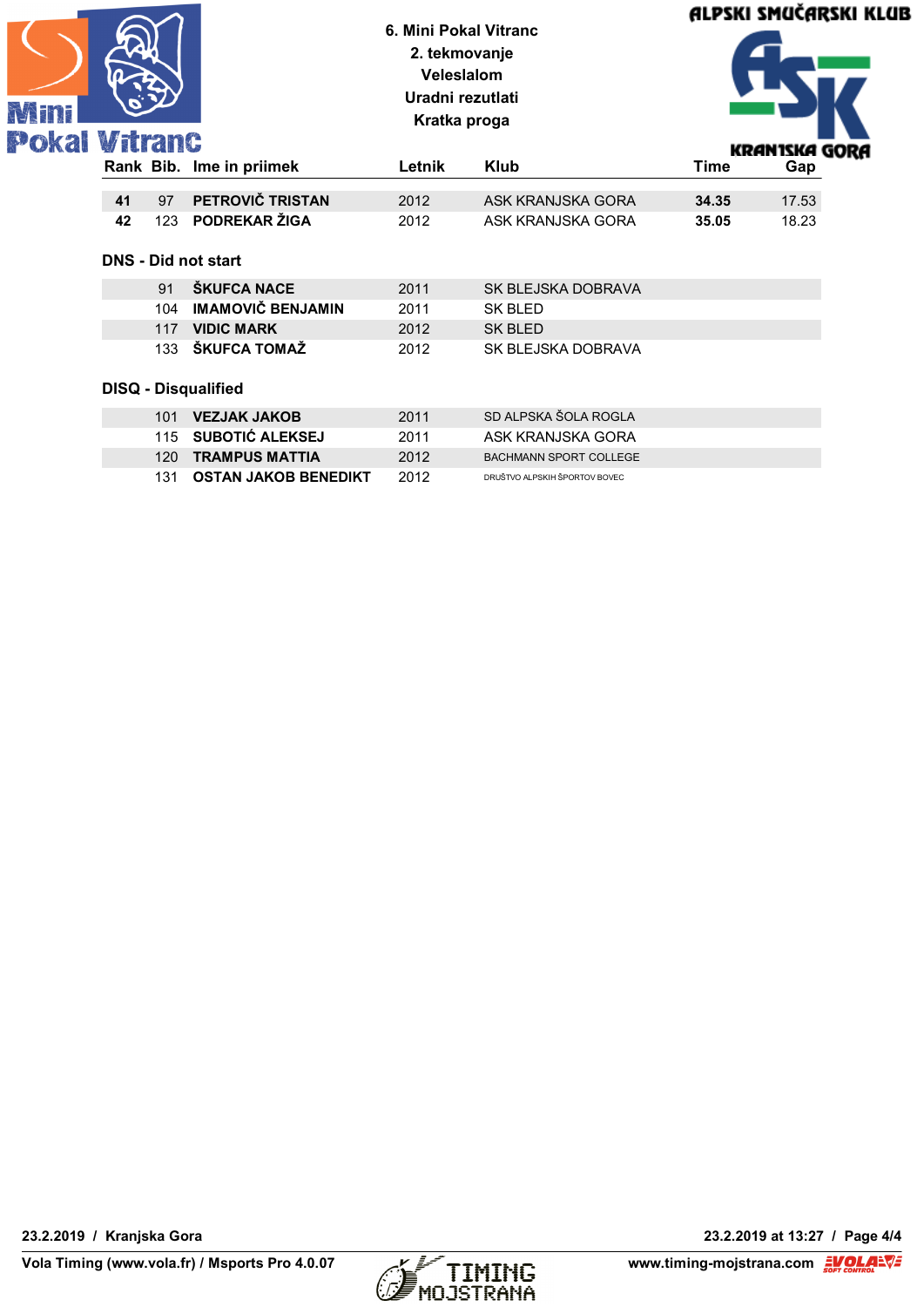





|                |                | Rank Bib. Ime in priimek          | Letnik | Klub                 | <b>Time</b> | Gap   |
|----------------|----------------|-----------------------------------|--------|----------------------|-------------|-------|
|                |                | <b>Deklice letnik 2009 - 2010</b> |        |                      |             |       |
| 1              | 7              | <b>ŠOŠTARKO LINA</b>              | 2009   | <b>SK ALPETOUR</b>   | 29.95       |       |
| $\mathbf{2}$   | 2              | <b>DRMOTA AJDA</b>                | 2009   | <b>SK POLJANE</b>    | 30.91       | 0.96  |
| 3              | 17             | <b>DOLINAR AJDA</b>               | 2009   | <b>SK POLJANE</b>    | 31.04       | 1.09  |
| 4              | 1              | <b>RADELJ AJA</b>                 | 2009   | SK ALPETOUR          | 31.20       | 1.25  |
| 5              | 34             | <b>STROJ SKUBIC BRINA</b>         | 2009   | <b>SK RADOVLJICA</b> | 31.36       | 1.41  |
| 6              | 37             | <b>KOP BEA</b>                    | 2009   | <b>SK POLJANE</b>    | 31.71       | 1.76  |
| $\overline{7}$ | 8              | <b>JAMŠEK TINKARA</b>             | 2009   | SD TRBOVLJE          | 32.66       | 2.71  |
| 8              | 10             | <b>STOIMENOVSKA ŽIVA</b>          | 2009   | SD DOMŽALE           | 32.74       | 2.79  |
| $\mathbf{9}$   | 6              | <b>MACUH ALMA</b>                 | 2009   | SD ALPSKA ŠOLA ROGLA | 32.83       | 2.88  |
| 10             | 5              | <b>BERGANT ŠPELA</b>              | 2009   | <b>SK ALPETOUR</b>   | 33.15       | 3.20  |
| 11             | 43             | DOVŽAN KARAHODŽIČ NIKA 2009       |        | ASK KRANJSKA GORA    | 33.47       | 3.52  |
| 12             | 22             | <b>DOLINAR EVA</b>                | 2010   | <b>SK POLJANE</b>    | 33.50       | 3.55  |
| 13             | 20             | <b>KOBLAR ANA</b>                 | 2009   | <b>SK ALPETOUR</b>   | 34.40       | 4.45  |
| 14             | 29             | <b>ILIJEVSKI KALINA</b>           | 2010   | <b>BSK</b>           | 34.66       | 4.71  |
| 15             | $\overline{4}$ | <b>JAN BRINA</b>                  | 2009   | SD TRBOVLJE          | 34.84       | 4.89  |
| 16             | 11             | <b>KEZIC MAJA</b>                 | 2009   | <b>BSK</b>           | 34.96       | 5.01  |
| 17             | 47             | SOKLIČ ZALA                       | 2010   | <b>SK BLED</b>       | 35.05       | 5.10  |
| 18             | 41             | <b>ZUPAN MAŠA</b>                 | 2010   | ASK KRANJSKA GORA    | 35.37       | 5.42  |
| 19             | 23             | <b>LAZAROVIĆ ANA</b>              | 2010   | <b>BSK</b>           | 35.39       | 5.44  |
| 20             | 26             | <b>KOGOVŠEK EVA</b>               | 2010   | ASK KRANJSKA GORA    | 35.49       | 5.54  |
| 21             | 45             | GERŠAK ČOVRAN DAMAS SUNITA        | 2010   | SD ALPSKA ŠOLA ROGLA | 36.03       | 6.08  |
| 22             | 16             | <b>MIŠIČ LUCIJA</b>               | 2010   | ASK KRANJSKA GORA    | 36.07       | 6.12  |
| 23             | 38             | <b>CIZELJ EVA</b>                 | 2010   | ASK KRANJSKA GORA    | 36.11       | 6.16  |
| 24             | 30             | ŠKULJ PIA                         | 2010   | <b>SK ALPETOUR</b>   | 36.17       | 6.22  |
| 25             | 35             | DOVČ MIA KLARA                    | 2010   |                      | 36.33       | 6.38  |
| 26             | 31             | <b>MARENCE LUCIA</b>              | 2010   | ASK KRANJSKA GORA    | 36.41       | 6.46  |
| 26             | 24             | <b>KNIFIC ZALA</b>                | 2009   |                      | 36.41       | 6.46  |
| 28             | 42             | <b>KUNSTELJ KARLA</b>             | 2010   | <b>SK RADOVLJICA</b> | 36.64       | 6.69  |
| 29             | 18             | <b>REZELJ NEŽA</b>                | 2010   | SD KRKA ROG          | 36.84       | 6.89  |
| 30             | 13             | <b>GRMOVŠEK ULA</b>               | 2010   | <b>SK ALPETOUR</b>   | 37.29       | 7.34  |
| 31             | 32             | <b>MUHAR JERCA</b>                | 2010   | SK BLEJSKA DOBRAVA   | 37.56       | 7.61  |
| 32             | 19             | <b>LAZAROVIĆ JELENA</b>           | 2010   | <b>BSK</b>           | 37.72       | 7.77  |
| 33             | 28             | <b>BANIC NADJA</b>                | 2010   | <b>BSK</b>           | 37.83       | 7.88  |
| 34             | 36             | <b>GRILC TEJA</b>                 | 2009   | SK RADOVLJICA        | 38.79       | 8.84  |
| 35             | 33             | <b>MERVAR BOŽIČ RUDY</b>          | 2010   | SK ZAGORJE           | 38.81       | 8.86  |
| 36             | 27             | PEČAR NEJA                        | 2009   | SD KRKA ROG          | 39.61       | 9.66  |
| 37             | 15             | PRETNAR PETJA                     | 2009   | SK RADOVLJICA        | 40.21       | 10.26 |
| 38             | 25             | <b>STREL ANGELIKA</b>             | 2010   | <b>SK POLJANE</b>    | 46.55       | 16.60 |
| 39             | 21             | <b>MLAKAR ROM NELI</b>            | 2010   | SD CELJE             | 48.87       | 18.92 |

#### **DNS - Did not start**

| <b>SPAROVEC NEŽA</b>    | 2009 | <b>SK RADOVLJICA</b> |
|-------------------------|------|----------------------|
| 12 FEČUR ANJA           | 2010 |                      |
| 14 URBANIJA IZABELA     | 2009 | SD TRBOVLJE          |
| 46 SENICA ALINA ISABELA | 2010 | SD ALPSKA ŠOLA ROGLA |



**23.2.2019 / Kranjska Gora 23.2.2019 at 13:26 / Page 1/5**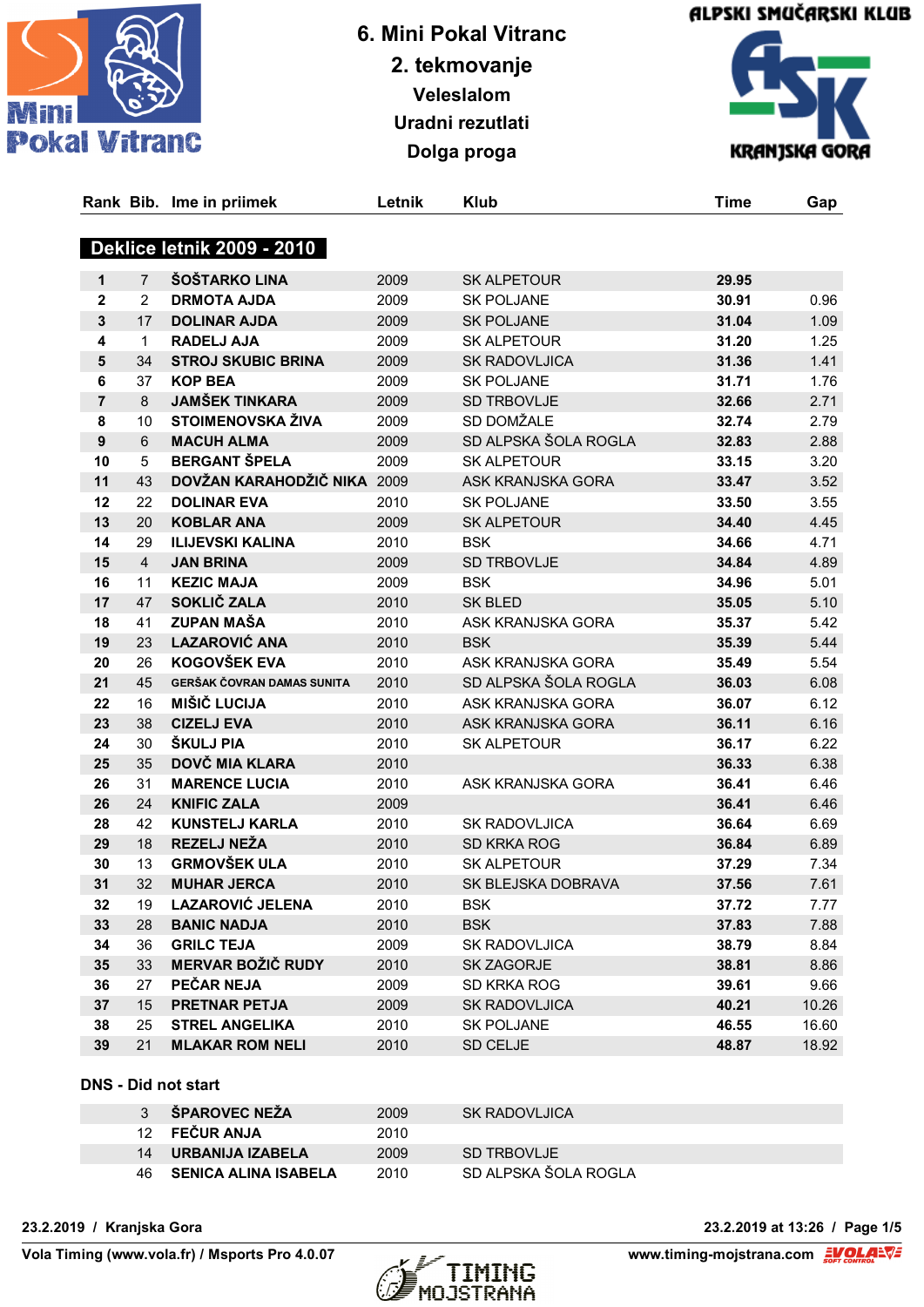| 科科科 |                            |                          | 6. Mini Pokal Vitranc<br>2. tekmovanje<br><b>Veleslalom</b><br>Uradni rezutlati<br>Dolga proga |                    | ALPSKI SMUČARSKI KLUB |               |
|-----|----------------------------|--------------------------|------------------------------------------------------------------------------------------------|--------------------|-----------------------|---------------|
|     | <b>Pokal Vitranc</b>       |                          |                                                                                                |                    |                       | KRANISKA GORA |
|     |                            | Rank Bib. Ime in priimek | Letnik                                                                                         | <b>Klub</b>        | <b>Time</b>           | Gap           |
|     | DNF - Do not finish        |                          |                                                                                                |                    |                       |               |
|     | 9                          | <b>MATEK MANJA</b>       | 2010                                                                                           | <b>SK ALPETOUR</b> |                       |               |
|     | <b>DISQ - Disqualified</b> |                          |                                                                                                |                    |                       |               |

| 39 | <b>BAJUK BEA LIU</b>   | 2009 | SD KRKA ROG                   |
|----|------------------------|------|-------------------------------|
| 40 | <b>LIPIZER JESSICA</b> | 2010 | <b>BACHMANN SPORT COLLEGE</b> |
|    | 44 HAVLIČEK NEJA       | 2010 | <b>SK RADOVLJICA</b>          |

# **Dečki letnik 2009 - 2010**

| 93  | <b>PROSENAK FILIP</b>             | 2009                                                                                                                                                                                                                                                                                                                                                                                                                       | SD ALPSKA ŠOLA ROGLA                                                                                 | 30.26                                                                                                                                                                                                                              |                                                                               |
|-----|-----------------------------------|----------------------------------------------------------------------------------------------------------------------------------------------------------------------------------------------------------------------------------------------------------------------------------------------------------------------------------------------------------------------------------------------------------------------------|------------------------------------------------------------------------------------------------------|------------------------------------------------------------------------------------------------------------------------------------------------------------------------------------------------------------------------------------|-------------------------------------------------------------------------------|
| 86  | <b>TEKALEC IZTOK</b>              | 2009                                                                                                                                                                                                                                                                                                                                                                                                                       | SD DOMŽALE                                                                                           | 30.81                                                                                                                                                                                                                              | 0.55                                                                          |
| 99  | <b>KOČEVAR JURE</b>               | 2009                                                                                                                                                                                                                                                                                                                                                                                                                       | SD ALPSKA ŠOLA ROGLA                                                                                 | 31.52                                                                                                                                                                                                                              | 1.26                                                                          |
| 89  | <b>OSOLNIK PETER</b>              | 2010                                                                                                                                                                                                                                                                                                                                                                                                                       | <b>SK ALPETOUR</b>                                                                                   | 31.82                                                                                                                                                                                                                              | 1.56                                                                          |
| 60  | <b>PANGERC TIM</b>                | 2009                                                                                                                                                                                                                                                                                                                                                                                                                       | ASK FUŽINAR                                                                                          | 31.89                                                                                                                                                                                                                              | 1.63                                                                          |
| 69  | ROGLIČ JAKA                       | 2009                                                                                                                                                                                                                                                                                                                                                                                                                       | SD TRBOVLJE                                                                                          | 32.24                                                                                                                                                                                                                              | 1.98                                                                          |
| 81  | <b>VOLF VILI</b>                  | 2009                                                                                                                                                                                                                                                                                                                                                                                                                       | SD DOMŽALE                                                                                           | 32.39                                                                                                                                                                                                                              | 2.13                                                                          |
| 59  | <b>KOLENC LOZAR PETJA</b>         | 2009                                                                                                                                                                                                                                                                                                                                                                                                                       | ASK KRANJSKA GORA                                                                                    | 32.59                                                                                                                                                                                                                              | 2.33                                                                          |
| 98  | POTOČNIK LUKAS                    | 2009                                                                                                                                                                                                                                                                                                                                                                                                                       | <b>SK RADOVLJICA</b>                                                                                 | 32.69                                                                                                                                                                                                                              | 2.43                                                                          |
| 84  |                                   | 2009                                                                                                                                                                                                                                                                                                                                                                                                                       | ASK KRANJSKA GORA                                                                                    | 33.15                                                                                                                                                                                                                              | 2.89                                                                          |
| 73  | <b>ZALEVSKI VLADISLAV</b>         | 2009                                                                                                                                                                                                                                                                                                                                                                                                                       | <b>BSK</b>                                                                                           | 33.47                                                                                                                                                                                                                              | 3.21                                                                          |
| 92  |                                   | 2010                                                                                                                                                                                                                                                                                                                                                                                                                       | ASK KRANJSKA GORA                                                                                    | 33.64                                                                                                                                                                                                                              | 3.38                                                                          |
| 65  | <b>LUKIC NIKOLA</b>               | 2009                                                                                                                                                                                                                                                                                                                                                                                                                       | <b>BSK</b>                                                                                           | 33.66                                                                                                                                                                                                                              | 3.40                                                                          |
| 61  | <b>VEBER NEJC</b>                 | 2010                                                                                                                                                                                                                                                                                                                                                                                                                       | SK BLEJSKA DOBRAVA                                                                                   | 33.83                                                                                                                                                                                                                              | 3.57                                                                          |
| 50  |                                   | 2010                                                                                                                                                                                                                                                                                                                                                                                                                       | ASK KRANJSKA GORA                                                                                    | 33.87                                                                                                                                                                                                                              | 3.61                                                                          |
| 91  |                                   | 2010                                                                                                                                                                                                                                                                                                                                                                                                                       | <b>SK ALPETOUR</b>                                                                                   | 33.93                                                                                                                                                                                                                              | 3.67                                                                          |
| 97  |                                   |                                                                                                                                                                                                                                                                                                                                                                                                                            |                                                                                                      |                                                                                                                                                                                                                                    | 3.87                                                                          |
| 64  |                                   | 2009                                                                                                                                                                                                                                                                                                                                                                                                                       |                                                                                                      | 34.33                                                                                                                                                                                                                              | 4.07                                                                          |
| 57  |                                   | 2010                                                                                                                                                                                                                                                                                                                                                                                                                       | <b>SK DOMEL</b>                                                                                      |                                                                                                                                                                                                                                    | 4.15                                                                          |
| 78  |                                   |                                                                                                                                                                                                                                                                                                                                                                                                                            |                                                                                                      | 34.55                                                                                                                                                                                                                              | 4.29                                                                          |
| 56  | <b>GRILC TINE</b>                 |                                                                                                                                                                                                                                                                                                                                                                                                                            |                                                                                                      |                                                                                                                                                                                                                                    | 4.50                                                                          |
| 55  |                                   |                                                                                                                                                                                                                                                                                                                                                                                                                            | SK ALPETOUR                                                                                          |                                                                                                                                                                                                                                    | 4.56                                                                          |
| 76  |                                   |                                                                                                                                                                                                                                                                                                                                                                                                                            |                                                                                                      | 34.89                                                                                                                                                                                                                              | 4.63                                                                          |
| 75  |                                   |                                                                                                                                                                                                                                                                                                                                                                                                                            |                                                                                                      | 35.11                                                                                                                                                                                                                              | 4.85                                                                          |
|     |                                   |                                                                                                                                                                                                                                                                                                                                                                                                                            |                                                                                                      |                                                                                                                                                                                                                                    | 4.93                                                                          |
| 66  |                                   |                                                                                                                                                                                                                                                                                                                                                                                                                            |                                                                                                      | 35.26                                                                                                                                                                                                                              | 5.00                                                                          |
|     |                                   |                                                                                                                                                                                                                                                                                                                                                                                                                            |                                                                                                      |                                                                                                                                                                                                                                    | 5.13                                                                          |
| 53  |                                   | 2010                                                                                                                                                                                                                                                                                                                                                                                                                       | ASK KRANJSKA GORA                                                                                    | 35.46                                                                                                                                                                                                                              | 5.20                                                                          |
|     |                                   |                                                                                                                                                                                                                                                                                                                                                                                                                            |                                                                                                      | 35.98                                                                                                                                                                                                                              | 5.72                                                                          |
|     |                                   |                                                                                                                                                                                                                                                                                                                                                                                                                            |                                                                                                      |                                                                                                                                                                                                                                    | 5.79                                                                          |
|     |                                   |                                                                                                                                                                                                                                                                                                                                                                                                                            |                                                                                                      |                                                                                                                                                                                                                                    | 6.08                                                                          |
|     |                                   |                                                                                                                                                                                                                                                                                                                                                                                                                            |                                                                                                      |                                                                                                                                                                                                                                    | 6.66                                                                          |
| 94  | PLANINŠEK ANŽE                    | 2010                                                                                                                                                                                                                                                                                                                                                                                                                       | <b>SK BLED</b>                                                                                       | 38.21                                                                                                                                                                                                                              | 7.95                                                                          |
| 96  | <b>KOŠMRL MARC TIAN</b>           | 2010                                                                                                                                                                                                                                                                                                                                                                                                                       | SD KRKA ROG                                                                                          | 38.38                                                                                                                                                                                                                              | 8.12                                                                          |
| 88  | <b>KORENJAK ČRT</b>               | 2010                                                                                                                                                                                                                                                                                                                                                                                                                       | SD ALPSKA ŠOLA ROGLA                                                                                 | 39.04                                                                                                                                                                                                                              | 8.78                                                                          |
| 68  | <b>GOLOB FILIP</b>                | 2009                                                                                                                                                                                                                                                                                                                                                                                                                       | SD KRKA ROG                                                                                          | 39.06                                                                                                                                                                                                                              | 8.80                                                                          |
| 101 | <b>VISTER MARK</b>                | 2010                                                                                                                                                                                                                                                                                                                                                                                                                       | ASK KRANJSKA GORA                                                                                    | 39.20                                                                                                                                                                                                                              | 8.94                                                                          |
|     | 63<br>58<br>67<br>51<br>90<br>107 | <b>BUČINEL ŽIGA</b><br><b>GOSAR KOČEVAR ANDRAŽ</b><br><b>LUKS MATEVŽ</b><br>POTOČNIK IVAN JAKOB<br><b>BLAŽIČ TOBIAS</b><br>PANTELIĆ VANJA<br><b>REYA AŽBE</b><br><b>SAMEC ALEKS</b><br><b>SELAK FILIP</b><br><b>LAVRIČ BINE</b><br><b>VODEB RAVNJAK MIHA</b><br>ČOP JANEZ<br><b>RAMŠAK MIHA</b><br>PERČIČ JAKA<br><b>GOMBOC BART</b><br>ŠMIT JAKOB<br><b>KRUŠNIK ŽIGA</b><br><b>REPNIK FILIP</b><br><b>BEKTAŠEVIČ LIAM</b> | 2010<br>2009<br>2009<br>2010<br>2010<br>2010<br>2009<br>2010<br>2010<br>2010<br>2010<br>2010<br>2010 | <b>SK RADOVLJICA</b><br>SK ARES BEOGRAD<br>SD ALPSKA ŠOLA ROGLA<br>SD ALPSKA ŠOLA ROGLA<br>SD TRBOVLJE<br>SD ALPSKA ŠOLA ROGLA<br><b>SK BLED</b><br><b>SK RADOVLJICA</b><br>SD CELJE<br>SD ALPSKA ŠOLA ROGLA<br>SK BLEJSKA DOBRAVA | 34.13<br>34.41<br>34.76<br>34.82<br>35.19<br>35.39<br>36.05<br>36.34<br>36.92 |



**23.2.2019 / Kranjska Gora 23.2.2019 at 13:26 / Page 2/5**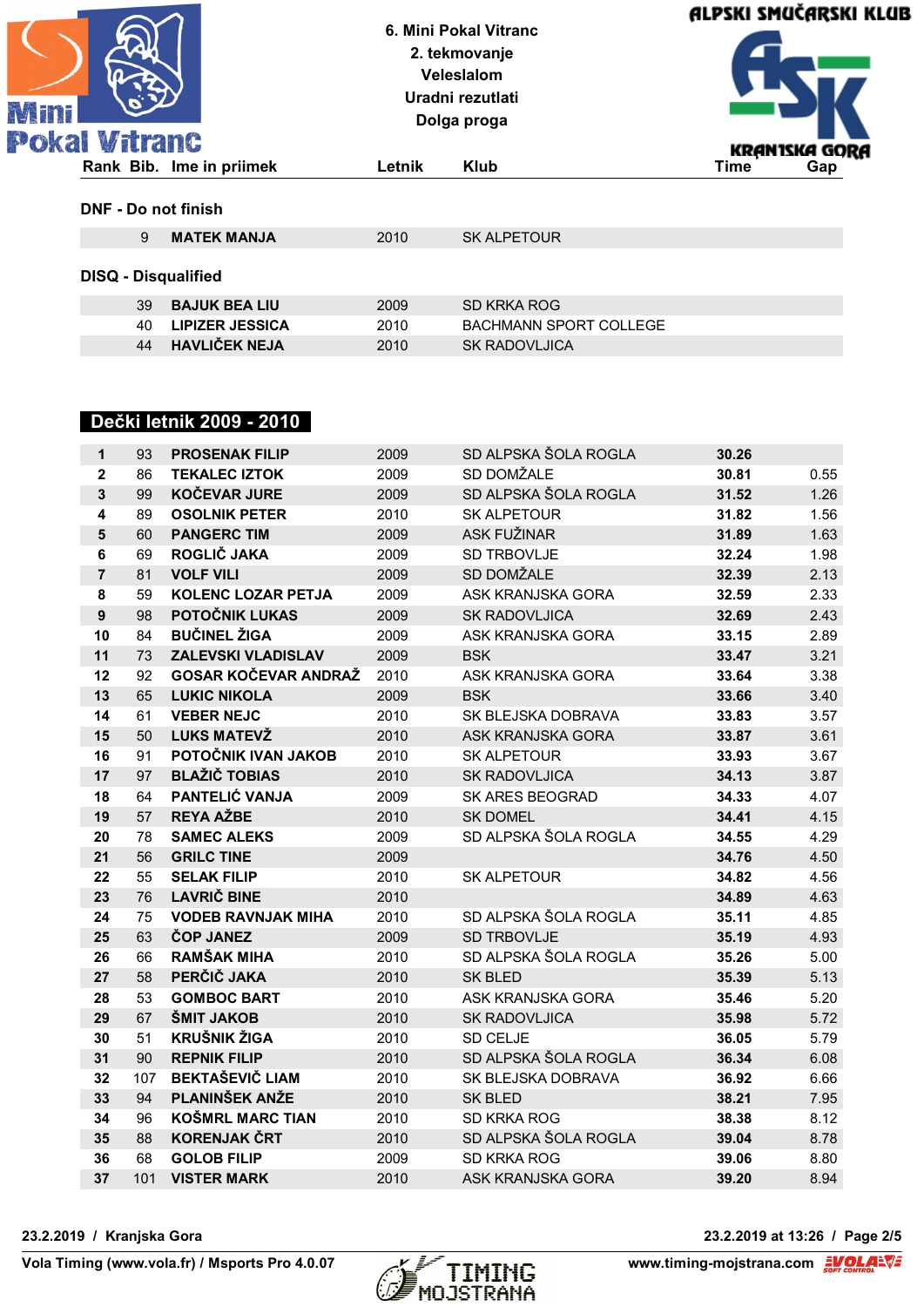

# ALPSKI SMUČARSKI KLUB



| Rank Bib. |     | Ime in priimek             | ∟etnik | <b>Klub</b>                   | Time  | Gap   |
|-----------|-----|----------------------------|--------|-------------------------------|-------|-------|
|           |     |                            |        |                               |       |       |
| 38        | 74  | <b>MALI FILIP</b>          | 2010   | <b>SK ALPETOUR</b>            | 39.82 | 9.56  |
| 39        | 71  | <b>VIDIC JAKA</b>          | 2010   | SK BLED                       | 39.93 | 9.67  |
| 40        | 62  | <b>VENGUŠT JONAS</b>       | 2010   | <b>SD CELJE</b>               | 40.46 | 10.20 |
| 41        | 77  | <b>CVIJETIĆ ALEKSANDAR</b> | 2010   | <b>SV FAAKERSEE</b>           | 40.52 | 10.26 |
| 42        | 79  | <b>ZALOŽNIK JAKOB</b>      | 2010   | SD ALPSKA ŠOLA ROGLA          | 41.39 | 11.13 |
| 43        | 70  | <b>JUG NOEL</b>            | 2009   | SD KRKA ROG                   | 41.54 | 11.28 |
| 44        | 80  | <b>JUG NIL</b>             | 2010   | SD KRKA ROG                   | 48.55 | 18.29 |
| 45        | 95  | <b>MATAJURC MATIJA</b>     | 2009   | DRUŠTVO ALPSKIH ŠPORTOV BOVEC | 48.77 | 18.51 |
| 46        | 105 | <b>MATAJURC JURE</b>       | 2010   | DRUŠTVO ALPSKIH ŠPORTOV BOVEC | 53.43 | 23.17 |

## **DNS - Did not start**

| 52               | <b>BERGER TIM</b>          | 2010 | <b>SK RADOVLJICA</b> |
|------------------|----------------------------|------|----------------------|
| 72.              | <b>HABJAN JOŠT</b>         | 2009 | <b>SK DOMEL</b>      |
| 85.              | <b>GORJUP MIHA</b>         | 2010 | <b>SD TRBOVLJE</b>   |
| 87               | <b>KONSTANTINOVIC VITA</b> | 2010 | <b>BSK</b>           |
| $100 -$          | IVANČIČ STAŠ               | 2010 | ASK KRANJSKA GORA    |
| 103 <sub>1</sub> | KOŠIR RENE                 | 2010 | ASK KRANJSKA GORA    |
| 104              | KOBAL ŽIGA                 | 2009 | SK BLEJSKA DOBRAVA   |

#### **DNF - Do not finish**

| 82 | <b>KOZAMERNIK MARQUIS</b>  | 2010 | ASK MEDVODE                   |
|----|----------------------------|------|-------------------------------|
|    | <b>DISQ - Disqualified</b> |      |                               |
| 54 | LESKOVAR TRATNIK JAKA      | 2009 | DRUŠTVO ALPSKIH ŠPORTOV BOVEC |

|    | 54 LESKOVAR IRAINIK JAKA | 2009 | DRUSTVO ALPSKIH SPORTOV BOVEC |
|----|--------------------------|------|-------------------------------|
| 83 | OVNIK TILEN              | 2010 | SD DOMŽALE.                   |
|    | 102 TANAZEVIC PETAR      | 2009 | BSK                           |
|    | 106 BOGATAJ NIK          | 2010 | SK RADOVLJICA                 |

### **Deklice letnik 2007 - 2008**

| 1              | 116 | <b>ĐUROVIĆ EMILIJA</b>   | 2007 | <b>SK ARES BEOGRAD</b> | 28.63 |      |
|----------------|-----|--------------------------|------|------------------------|-------|------|
| $\mathbf{2}$   | 147 | <b>RADELJ TIJA</b>       | 2007 | SK ALPETOUR            | 28.95 | 0.32 |
| 3              | 129 | <b>ROTAR NINA</b>        | 2007 | <b>SK DOMEL</b>        | 29.30 | 0.67 |
| 4              | 110 | KIDRIČ GAJA              | 2007 | SD ALPSKA ŠOLA ROGLA   | 29.63 | 1.00 |
| 5              | 137 | <b>DOLINAR MANCA</b>     | 2007 | <b>SK POLJANE</b>      | 29.67 | 1.04 |
| 6              | 128 | <b>PREŠERN TAJA</b>      | 2008 | <b>SK RADOVLJICA</b>   | 29.88 | 1.25 |
| $\overline{7}$ | 149 | <b>MUROVEC LORI</b>      | 2007 | ASK TRIGLAV KRANJ      | 30.53 | 1.90 |
| 8              | 141 | PETERNELJ TJAŠA          | 2007 | <b>SK POLJANE</b>      | 30.65 | 2.02 |
| 9              | 115 | <b>ZAGORIČNIK KLARA</b>  | 2007 | <b>SK VELENJE</b>      | 31.12 | 2.49 |
| 10             | 113 | <b>GOSAR MARUŠA</b>      | 2008 | ASK KRANJSKA GORA      | 31.16 | 2.53 |
| 11             | 114 | <b>ROZMAN ŽIVA</b>       | 2008 | <b>SK RADOVLJICA</b>   | 31.27 | 2.64 |
| 12             | 143 | <b>JANC LANA</b>         | 2007 | <b>SK RADOVLJICA</b>   | 31.38 | 2.75 |
| 13             | 145 | <b>STREL JULIJA</b>      | 2008 | <b>SK POLJANE</b>      | 31.45 | 2.82 |
| 14             | 134 | <b>DJORDJEVIC ANDREA</b> | 2007 | <b>BSK</b>             | 31.62 | 2.99 |
| 15             | 120 | <b>OŠLAK AJDA</b>        | 2007 | SD ALPSKA ŠOLA ROGLA   | 31.68 | 3.05 |
| 16             | 140 | <b>OŠLAK ŠPELA</b>       | 2007 | SD ALPSKA ŠOLA ROGLA   | 31.94 | 3.31 |
| 17             | 138 | <b>MALI KAJA</b>         | 2008 | <b>SK ALPETOUR</b>     | 31.99 | 3.36 |



**23.2.2019 / Kranjska Gora 23.2.2019 at 13:26 / Page 3/5**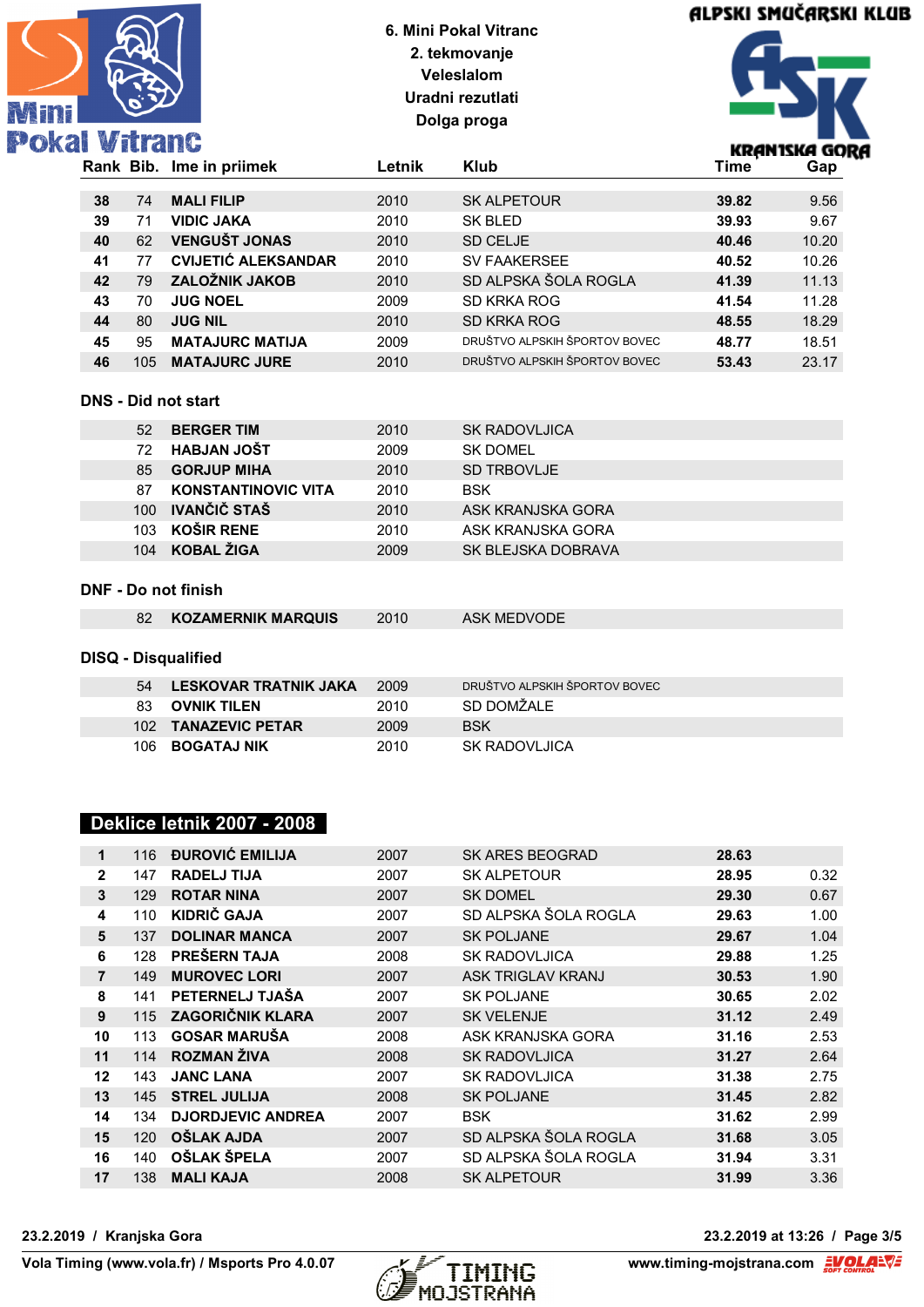

# ALPSKI SMUČARSKI KLUB



|    |     | Rank Bib. Ime in priimek | Letnik | <b>Klub</b>                   | Time  | Gap   |
|----|-----|--------------------------|--------|-------------------------------|-------|-------|
|    |     |                          |        |                               |       |       |
| 18 | 124 | <b>DOLINAR VALENTINA</b> | 2008   | SD ALPSKA ŠOLA ROGLA          | 32.64 | 4.01  |
| 19 | 132 | PRELOŽNIK ANA            | 2007   | <b>SK VELENJE</b>             | 32.85 | 4.22  |
| 20 | 142 | POTOČNIK SARA            | 2007   | <b>SK ALPETOUR</b>            | 33.17 | 4.54  |
| 21 | 112 | <b>MLINAR MINCA</b>      | 2008   | ASK KRANJSKA GORA             | 33.18 | 4.55  |
| 22 | 127 | <b>STER NIKA</b>         | 2007   | <b>SK ALPETOUR</b>            | 33.19 | 4.56  |
| 23 | 117 | <b>BURNIK KATJUŠA</b>    | 2008   | SD DOMŽALE                    | 33.30 | 4.67  |
| 24 | 121 | <b>FINZGAR AJDA</b>      | 2008   | SD DOMŽALE                    | 33.87 | 5.24  |
| 25 | 146 | <b>SLONJŠAK EVA</b>      | 2008   | <b>SD NOVINAR</b>             | 34.95 | 6.32  |
| 26 | 148 | PLANINŠEK MAŠA           | 2008   | SK BLED                       | 35.08 | 6.45  |
| 27 | 126 | <b>SILC TIA</b>          | 2007   | <b>SK RADOVLJICA</b>          | 35.54 | 6.91  |
| 28 | 135 | KONDIČ ANA               | 2008   | <b>SK ALPETOUR</b>            | 35.86 | 7.23  |
| 29 | 123 | <b>DOLENC NEJA</b>       | 2008   | <b>SK ZAGORJE</b>             | 36.11 | 7.48  |
| 30 | 136 | PERUŠKO LUCIJA           | 2008   | <b>SD NOVINAR</b>             | 36.92 | 8.29  |
| 31 | 133 | <b>CUNDER LANA</b>       | 2008   | SD DOMŽALE                    | 37.09 | 8.46  |
| 32 | 144 | <b>NIKOLIC LANA</b>      | 2008   | <b>BSK</b>                    | 39.61 | 10.98 |
| 33 | 111 | <b>TOMAINU GIULIA</b>    | 2008   | <b>BACHMANN SPORT COLLEGE</b> | 40.32 | 11.69 |
| 34 | 119 | <b>RAJH DOROTEJA</b>     | 2008   | <b>SD CELJE</b>               | 43.40 | 14.77 |
|    |     |                          |        |                               |       |       |

#### **DNS - Did not start**

| 118  | BOŠTJANČIČ JAGODIC MAJA | 2008 | SD NOVINAR           |
|------|-------------------------|------|----------------------|
|      | 122 KIARA DROBNIČ       | 2008 | SK DOMFI             |
|      | 125 KŠELA POLONA        | 2008 | <b>SD NOVINAR</b>    |
| 130. | <b>GORJUP EVA</b>       | 2008 | SD ALPSKA ŠOLA ROGLA |
| 131  | <b>JEMEC NIKA</b>       | 2008 | <b>SD NOVINAR</b>    |
| 139  | <b>SCHAUBACH ZOJA</b>   | 2007 | SD DOMŽALE           |

## **Dečki letnik 2007 - 2008**

| 1              | 150 | <b>VRDOLJAK ZIGGY</b>   | 2007 | ŽUTI MAČAK             | 28.52 |      |
|----------------|-----|-------------------------|------|------------------------|-------|------|
| $\overline{2}$ | 183 | <b>KOZAMERNIK OSCAR</b> | 2007 | <b>ASK MEDVODE</b>     | 29.16 | 0.64 |
| 3              | 186 | <b>TASIC DUSAN</b>      | 2007 | <b>BSK</b>             | 29.48 | 0.96 |
| 4              | 170 | <b>KUNSTELJ LAN</b>     | 2007 | <b>SK RADOVLJICA</b>   | 29.58 | 1.06 |
| 5              | 173 | <b>ARIH JAKOB</b>       | 2007 | <b>SK RADOVLJICA</b>   | 29.76 | 1.24 |
| 6              | 152 | <b>SOVING NIK</b>       | 2007 | SD ALPSKA ŠOLA ROGLA   | 29.85 | 1.33 |
| $\overline{7}$ | 177 | <b>KOBLAR ROK</b>       | 2007 | <b>SK ALPETOUR</b>     | 30.13 | 1.61 |
| 8              | 159 | <b>MACUH GAŠPER</b>     | 2007 | SD ALPSKA ŠOLA ROGLA   | 30.26 | 1.74 |
| 9              | 154 | <b>SELAK JOŠT</b>       | 2007 | <b>SK ALPETOUR</b>     | 30.34 | 1.82 |
| 10             | 191 | <b>ROZMAN ALJAŽ</b>     | 2007 | <b>SK RADOVLJICA</b>   | 30.69 | 2.17 |
| 11             | 182 | <b>IVANČIČ LAN</b>      | 2008 | ASK KRANJSKA GORA      | 30.89 | 2.37 |
| 12             | 167 | <b>IVANOVIĆ NESTOR</b>  | 2008 | <b>SK ARES BEOGRAD</b> | 30.94 | 2.42 |
| 13             | 192 | <b>KORPAR LUKA</b>      | 2007 | <b>SD NOVINAR</b>      | 31.26 | 2.74 |
| 13             | 189 | LUKANČIČ PRIMOŽ         | 2008 | <b>SK DOMEL</b>        | 31.26 | 2.74 |
| 15             | 176 | <b>VOLF FILIP</b>       | 2007 | SD DOMŽALE             | 31.57 | 3.05 |
| 16             | 196 | <b>BERTONCELJ TINE</b>  | 2007 | SK BLEJSKA DOBRAVA     | 31.69 | 3.17 |
| 17             | 151 | <b>GASER VORANC</b>     | 2007 | <b>SD NOVINAR</b>      | 31.70 | 3.18 |
| 18             | 190 | <b>OBLAK VID</b>        | 2008 | ASK KRANJSKA GORA      | 31.90 | 3.38 |
| 19             | 202 | PERČIČ ALJAŽ            | 2008 | <b>SK BLED</b>         | 31.93 | 3.41 |
| 20             | 181 | <b>ILIJEVSKI MATIJA</b> | 2007 | <b>BSK</b>             | 32.04 | 3.52 |
|                |     |                         |      |                        |       |      |



**23.2.2019 / Kranjska Gora 23.2.2019 at 13:26 / Page 4/5**